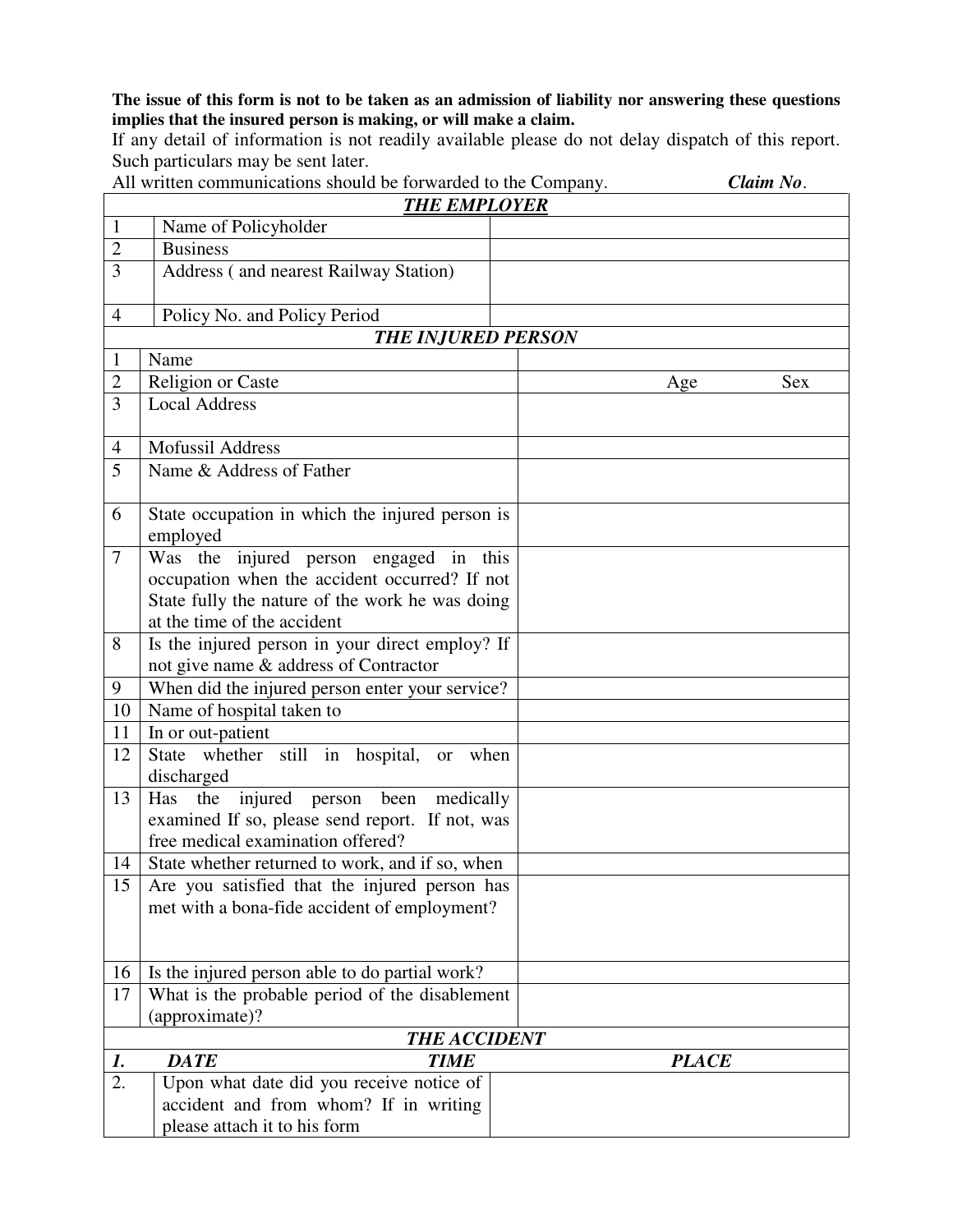| 3.  | On what date did the injured person<br>actually cease work? |  |
|-----|-------------------------------------------------------------|--|
| 4.  | State how this accident occurred                            |  |
| 5.  | If from machinery                                           |  |
|     | (a) Whether it was fenced or guarded                        |  |
|     | (b) Was it being cleaned whilst in motion?                  |  |
| 6.  | What was the general nature of the                          |  |
|     | contract or work going on?                                  |  |
| 7.  | State nature of injury                                      |  |
| 8.  | State regions injured                                       |  |
| 9.  | State whether right or left side                            |  |
| 10. | Was the injured person under<br>the                         |  |
|     | influence of drink or drugs at the time of                  |  |
|     | the accident                                                |  |
| 11. | Was he guilty of any misconduct or                          |  |
|     | disobedience to orders or rules? If so,                     |  |
|     | please give full particulars.                               |  |
| 12. | State through whose neglect it occurred, if                 |  |
|     | any                                                         |  |
| 13. | State the names of any persons who                          |  |
|     | witnessed the accident                                      |  |

The above replies are correct to the best of my / our knowledge and belief.

Date : \_\_\_\_\_\_\_\_\_\_\_\_\_20 ……………………………….

Signature of Employer,

## **STATEMENT OF WAGES**

The object of this statement is to ascertain the injured person's average *monthly earnings*. Please therefore observe the following instructions very carefully. Failure to do so will entail unnecessary correspondence and cause undue delay in the settlement of the claim :-

- 1. If the injured person has been in the service during a continuous period (not broken by an absence of 14 or more consecutive days) of 12 months or more, then enter the wages, etc. paid to him in each month during 12 months immediately preceding the accident.
- 2. If he has been in the service during a continuous period of less than 12 months but more than a month then enter the wages etc. paid to him in each month during such period immediately preceding the accident.
- 3. If he has been in the service during a continuous period of less than one month, then enter the wages paid to another workman employed on similar work during 12 months immediately preceding the accident i.e. accident to the workmen in respect of whom the claim is being submitted.